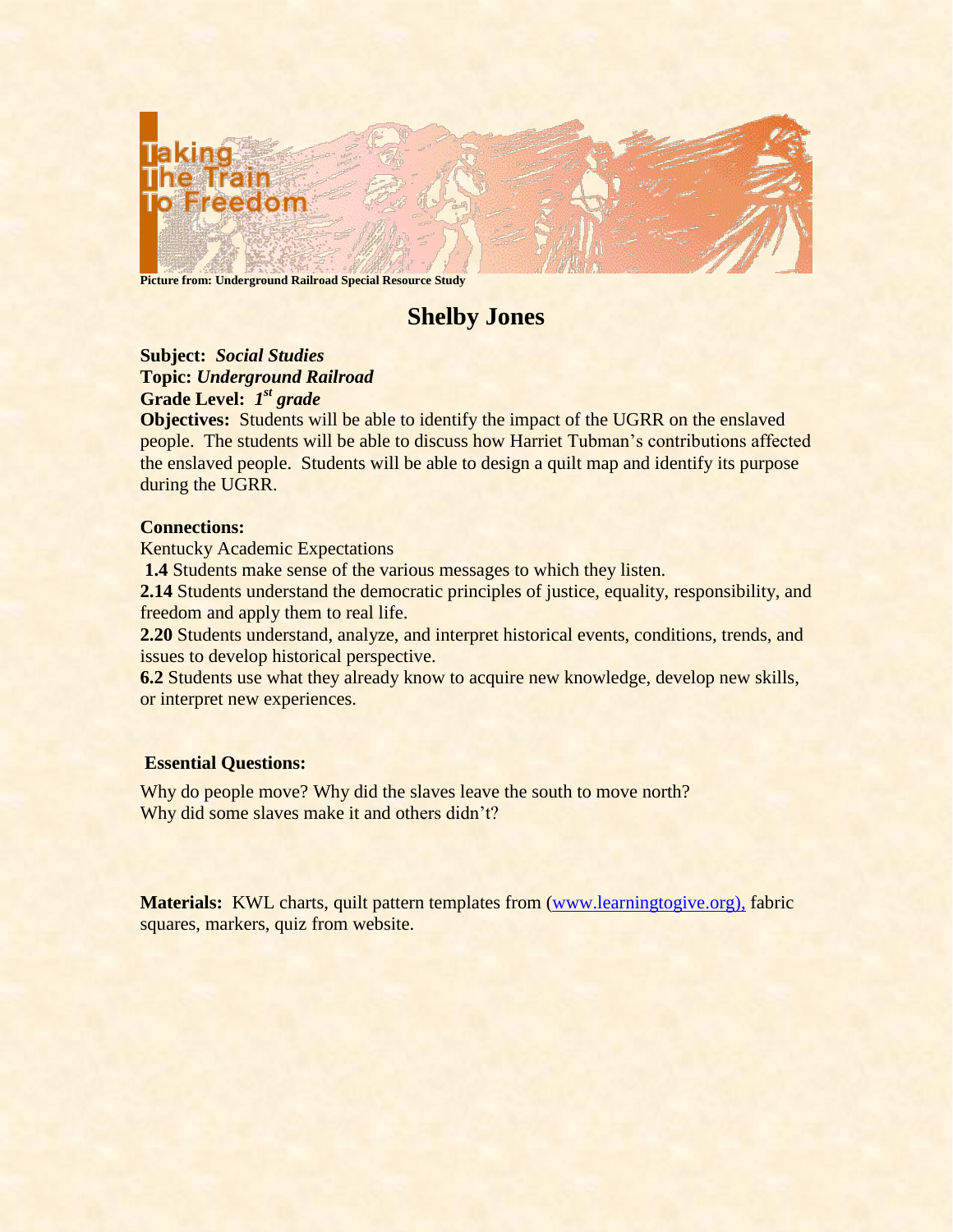## **Procedure:**

## Day 1

- 1) Begin by giving three statements: 1) Harriet Tubman's nickname was Minty; 2) The UGRR was the first subway; and 3) Harriet Tubman was a conductor on the UGRR. Ask students to predict which of the three statements is not true, and tell them they will learn about which statement is false.
- 2) Discuss slavery with students to introduce time period
- 3) Observe video on website (*Slavery*) and discuss
- 4) Read excerpts from Who is Harriet Tubman? and Minty to introduce Harriet Tubman as a slave, and identify her contributions to helping others.

#### Day 2

- 1) Read aloud Young Harriet Tubman and discuss UGRR to introduce this aspect of slavery.
- 2) Observe video on website (*Underground Railroad*) and discuss.
- 3) Introduce these words: conductor, passenger and stations as part of the UGRR and act out the roles for each.

#### Day3

- 1) Use a KWL chart using the K, W in small groups on the UGRR on what they know and want to know about UGRR.
- 2) Read aloud Follow the Drinking Gourd. Discuss the North Star/Big Dipper and how it was used during that time period.

#### Day 4

- 1) Read aloud The Patchwork Path to introduce the role of quilts during the UGRR.
- 2) Give examples of all of the types of quilt patterns and the representation of each that were used in the UGRR
- 3) Using templates, trace patterns and color.
- 4) Add what they have learned to the "L" part of the KWL charts.

#### Day 5

- 1) Read aloud Sweet Clara and the Freedom Quilt to reemphasize the use of quilt maps.
- 2) Working with a  $4<sup>th</sup>$  grade partner, the children will trace the paper codes onto quilt material.
- 3) The students will then work together to sew two pieces together.